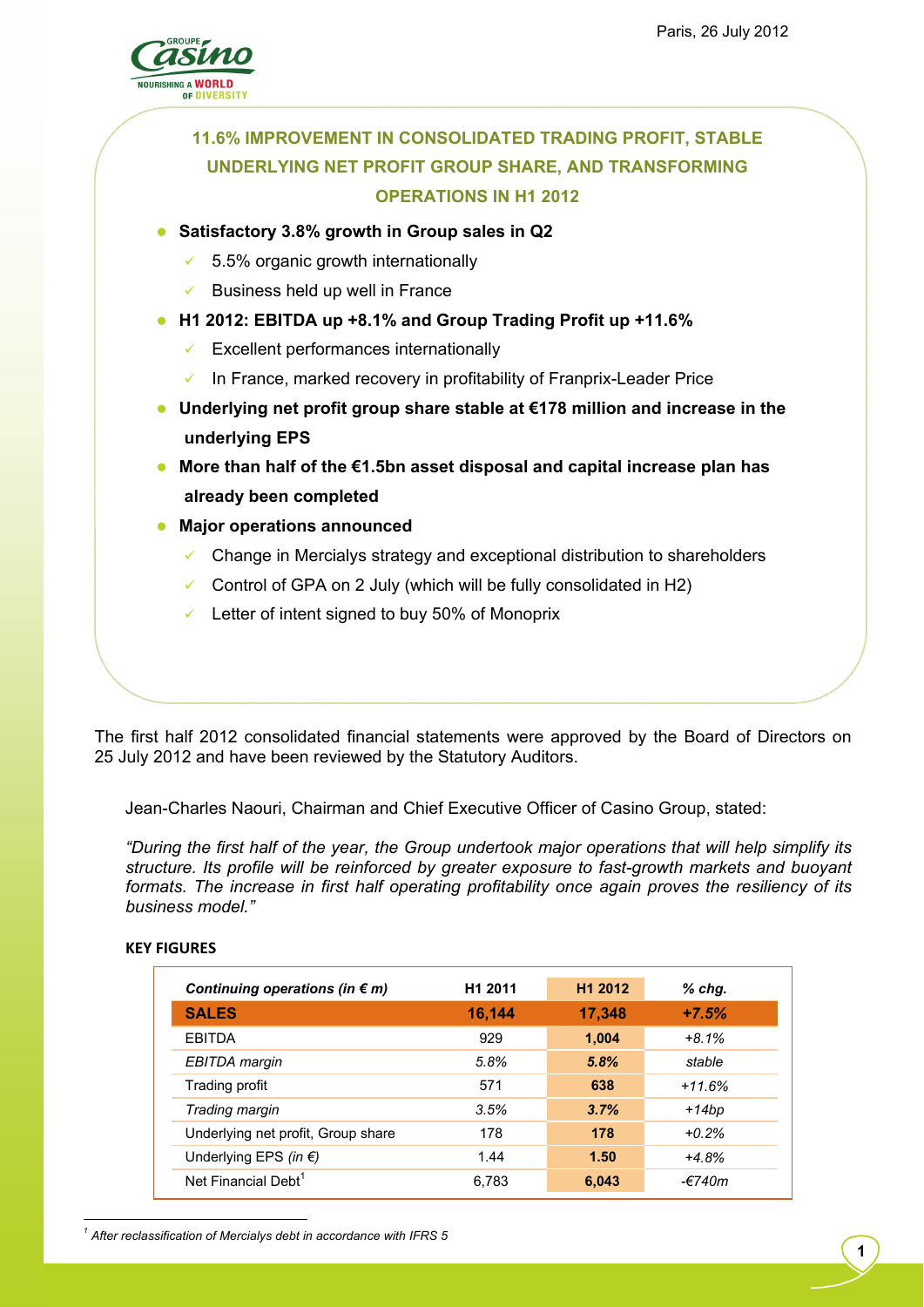

## **2ND QUARTER SALES**

#### **In Q2 2012, consolidated sales rose by +3.8%.**

Organic growth excluding petrol rose by +1.7%, driven by solid performances in international businesses.

Changes in consolidation scope made a +2.2% positive contribution to sales, due mainly to Casino's increased stake in GPA. Sales in France and internationally were impacted by an unfavourable calendar effect of, respectively, -0.9% and -2.3%.

# **GROUP SALES IN 2ND QUARTER 2012**

| <b>Consolidated</b> net<br>sales   | Q <sub>2</sub> 2012 | % chg. Q2 2012/Q2 2011 |                                          | H <sub>1</sub> 2012 | % chg. H1 2012/H1 2011 |                                          |  |
|------------------------------------|---------------------|------------------------|------------------------------------------|---------------------|------------------------|------------------------------------------|--|
|                                    | in $\epsilon$ m     | Growth                 | <b>Organic</b><br>growth<br>excl. petrol | in $\epsilon$ m     | Growth                 | <b>Organic</b><br>growth excl.<br>petrol |  |
| Total,<br>continuing<br>operations | 8,608.6             | $+3.8%$                | $+1.7%$                                  | 17,347.9            | $+7.5%$                | $+4.1%$                                  |  |
| France                             | 4,531.3             | $-3.3%$                | $-1.4%$                                  | 9,026.4             | $-0.8%$                | $+0.3%$                                  |  |
| International                      | 4,077.4             | $+13.1%$               | $+5.4%$                                  | 8,321.5             | $+18.2%$               | $+8.6%$                                  |  |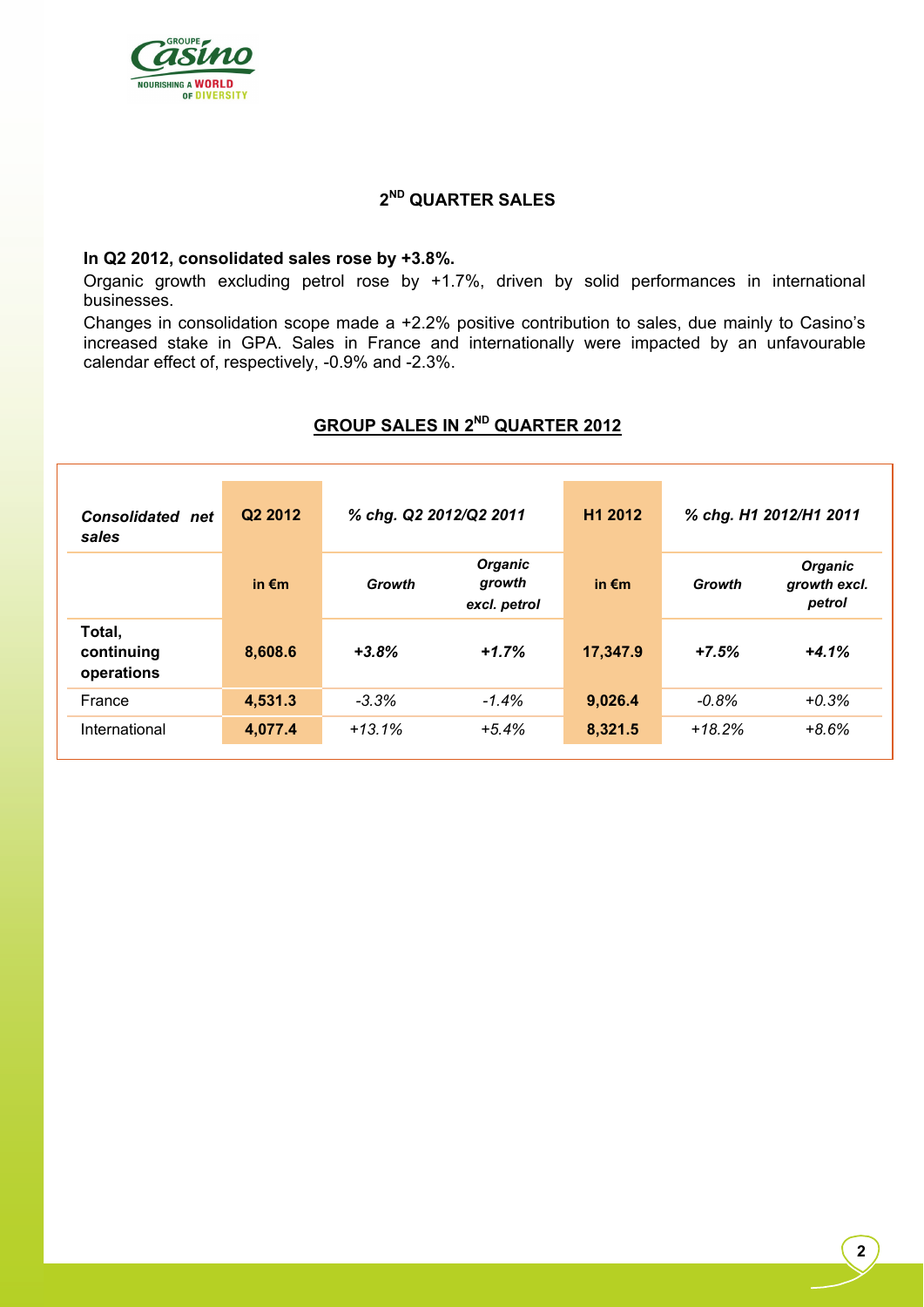

## **FRANCE: OPERATIONS RESILIENT IN THE 2<sup>ND</sup> QUARTER**

Sales in France were slightly down by -0.5% in organic terms, excluding petrol and calendar in the second quarter.

The calendar effect in France amounted to -0.9% in the second quarter. The scope effect was -2% in Q2 2012 due mainly to the deconsolidation of a master franchisee of the Franprix-Leader Price group.

#### **Casino France**

**Casino France** sales declined slightly, by -0.7% on an organic basis excluding petrol and calendar.

Excluding petrol and the calendar effect, Géant (hypermarket) sales fell by -3.3%<sup>2</sup> on an organic basis. Food sales held up well, driven by the highlight of the entry price private label "*Tous les jours*" and by the restarting of promotions on all brands, as well as the roll-out of customer loyalizing corners.

In non-food, the second quarter was impacted by unfavourable weather that affected seasonal products, and by the shift in the sales calendar compared to 2011. Sales of multimedia products declined, due to shifts in purchasing behaviours towards e-commerce.

The reduction in non-food surface area accelerated to -8% on the half.

Total non-food sales (Géant + Cdiscount) rose.

**Casino supermarkets** sales rose by +1.4%² on an organic basis, (excluding petrol and calendar). The banner expanded its offer of fresh goods and set up targeted cash-register promotional tools. It opened three supermarkets in the second quarter, thus bringing to four the number of stores opened in the first half.

**Superettes** sales fell by -3.2% on an organic basis, excluding the calendar effect. Expansion continued with 102 openings during the quarter, including six stores under the new **Casino Shopping** and **Casino Shop** formats, as well as optimising the chain.

Sales of **Other businesses** (Cdiscount, Mercialys, Restaurants, etc.) rose by +9.1% on an organic basis, thanks mainly to a +14.5% increase at **Cdiscount** on the quarter and a +20.1% increase in business volume. The banner did very well in household goods, apparel and telephony. Its market share in household appliances and high-tech rose, thanks to the success of the private labels Continental Edison and Oceanic. Cdiscount also accelerated the development of its "market place", which accounted for more than 5% of the website's total sales as of 30 June. The m-commerce (i.e., sales via smartphones and touch pads) already account for 4% of the website sales.

 $\overline{a}$ 

<sup>2</sup> *Restated for the transfer of four Géant stores to Casino Supermarkets*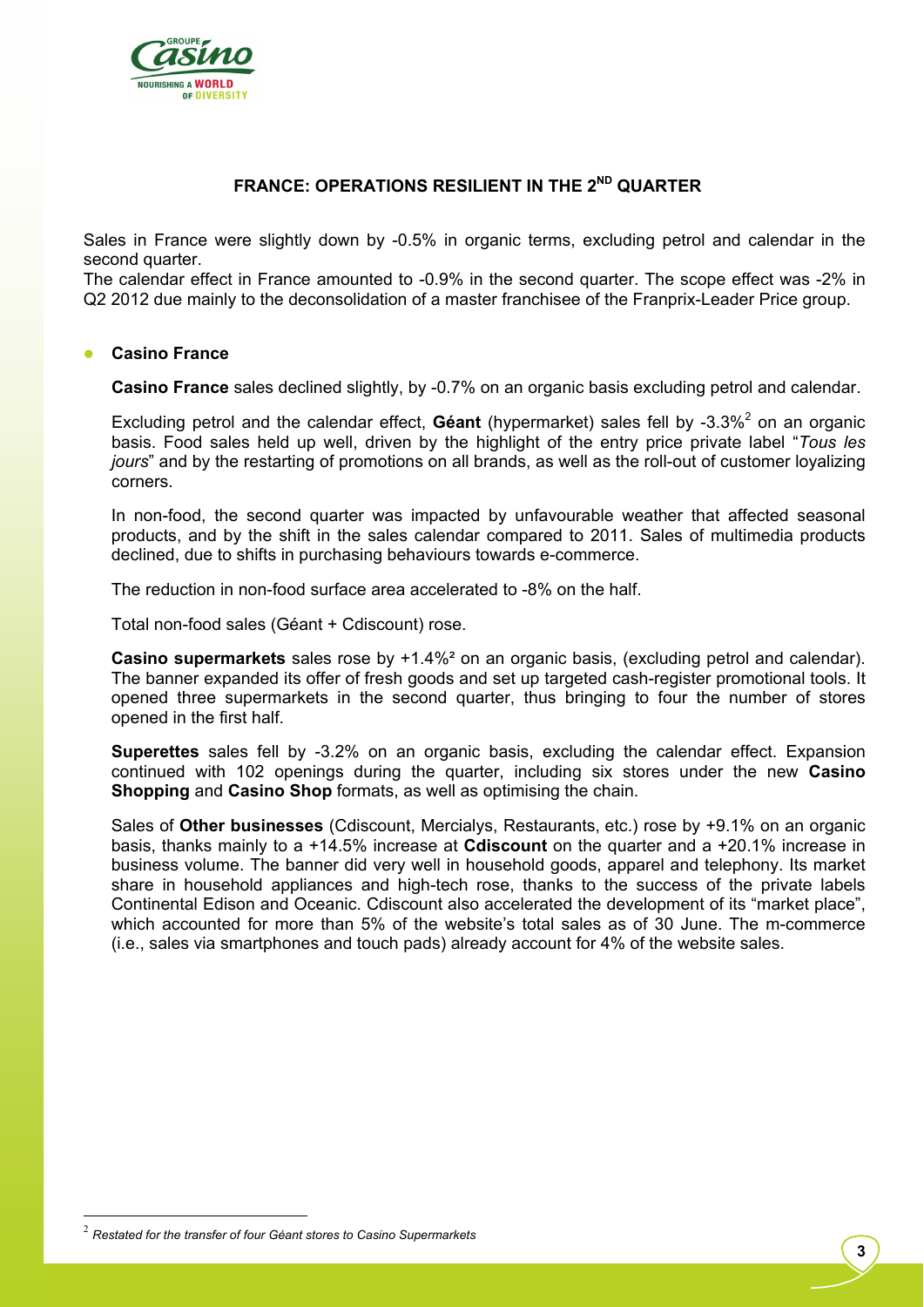

#### **Franprix-Leader Price**

**Franprix** sales recorded a slight decrease by -0.5% on an organic basis excluding the calendar effect. 8 stores were opened during the quarter. 15 have now been opened year to date. Cashregister promotion and customer-loyalty tools were rolled out, offering 5% discounts on the Leader Price private label. Franprix has also raised the number of Leader Price products costing less than €1, continued to develop its private label, and made targeted price cuts.

**Leader Price** total sales fell by -2.5% on an organic basis during the quarter when excluding the calendar effect. The organic change in sales includes the impact of the closing of 15 stores since 1 January 2012. Five stores were opened during the quarter, thus bringing the year-to-date total to eight. Leader Price has successfully refocused on fundamentals; its price indices are highly competitive; and it has enhanced its operating efficiency and improved its offer of fresh goods through greater professionalisation of teams. It has confirmed the expectations of early in the year, both in sales perspectives and profitability.

**Franprix-Leader Price** sales decreased overall by -1.3% on an organic basis, excluding the calendar effect on the quarter, due mainly to the impact of Leader Price store closings or transfers. Reported sales fell by 7.5% due to the deconsolidation of a master franchisee.

#### **Monoprix**

**Monoprix** achieved +1.5% organic growth in sales when excluding the calendar effect, with food doing well, promoted by operations from traditional corners.

Despite an unfavourable second quarter impact from the weather and the shift in the sales calendar, apparel sales held up well on the half, due to the impact of marketing operations. A total of 7 stores were opened in the quarter (2 Naturalia, 2 Citymarchés and 3 Monop'), bringing to 12 the total number of stores that have been opened on the year to date.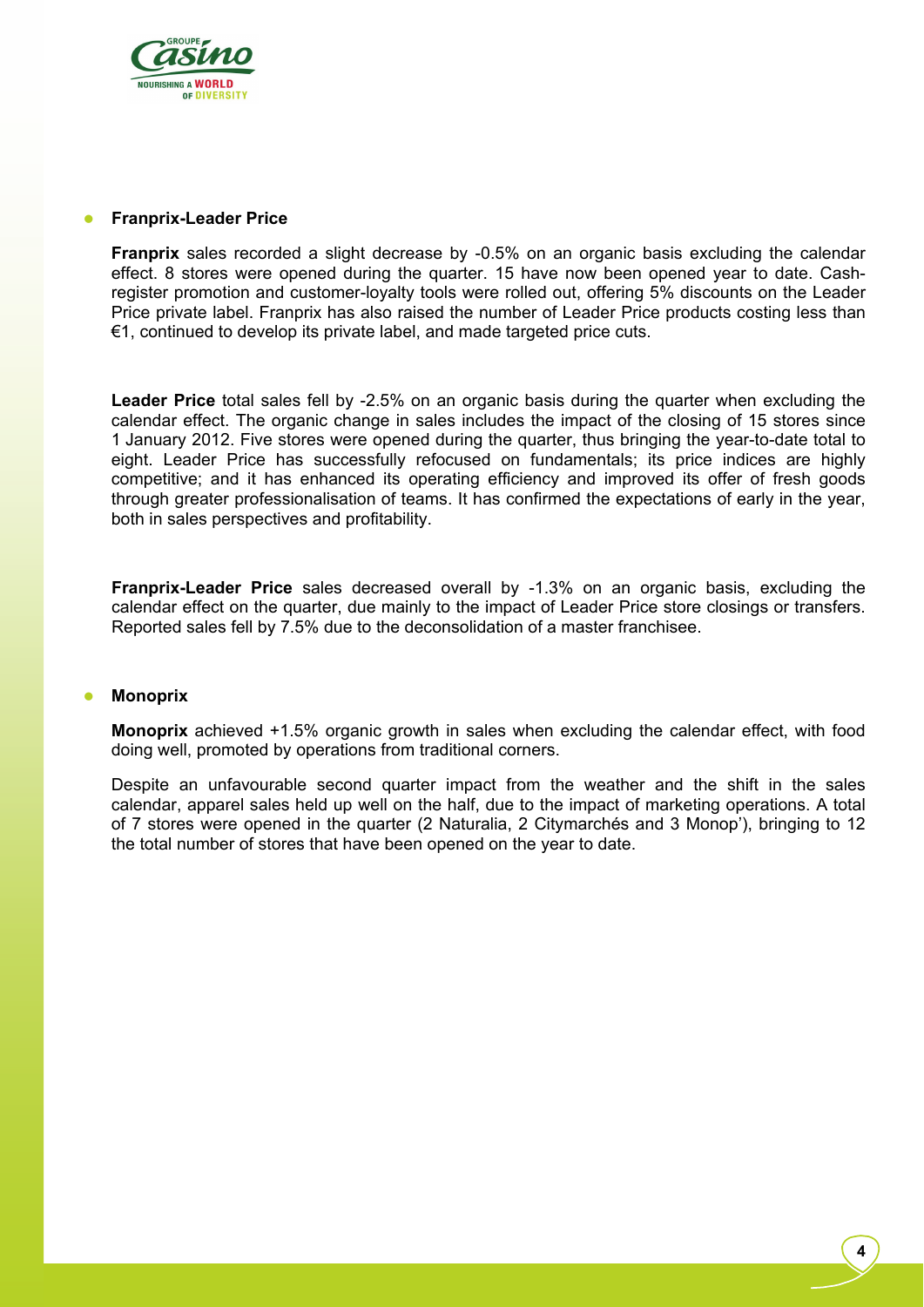

# **Evolution of sales in France in the second quarter (reported and organic growth excluding petrol and calendar)**

| In $\epsilon$ m                | Q2 2011 | Q <sub>2</sub> 2012 | <b>Reported</b><br>growth | <b>Organic growth</b><br>excluding petrol<br>and calendar effect |
|--------------------------------|---------|---------------------|---------------------------|------------------------------------------------------------------|
| <b>Net sales, France</b>       | 4,687.7 | 4,531.3             | $-3.3\%$                  | $-0.5%$                                                          |
| <b>Casino France</b>           | 3,009.5 | 2,940.7             | $-2.3%$                   | $-0.7%$                                                          |
| Géant Casino hypermarkets      | 1,361.1 | 1,277.2             | $-6.2%$                   | $-3.3\%$ <sup>3</sup>                                            |
| Casino supermarkets            | 907.8   | 934.4               | $+2.9%$                   | $+1.4\%$ <sup>3</sup>                                            |
| <b>Superettes</b>              | 370.3   | 359.7               | $-2.9%$                   | $-2.6%$                                                          |
| Cdiscount & Other businesses   | 370.3   | 369.4               | $-0.2%$                   | $+9.1%$                                                          |
| <b>Franprix - Leader Price</b> | 1,184.6 | 1,095.9             | $-7.5%$                   | $-1.3%$                                                          |
| <b>Monoprix</b>                | 493.5   | 494.7               | $+0.2%$                   | $+1.5%$                                                          |
|                                |         |                     |                           |                                                                  |

**Evolution of sales in France in the second quarter (Same-store growth, excluding petrol and including calendar)**

|                           | Q2 2012  |
|---------------------------|----------|
| Géant Casino hypermarkets | $-5.1\%$ |
| Casino supermarkets       | $-2.4%$  |
| Franprix                  | $-4.0%$  |
| Leader Price              | $-3.4%$  |
| Monoprix                  | $-0.8%$  |
|                           |          |

 $\overline{a}$ 

<sup>3</sup> *Restated for the transfer of four Géant stores to Casino Supermarkets*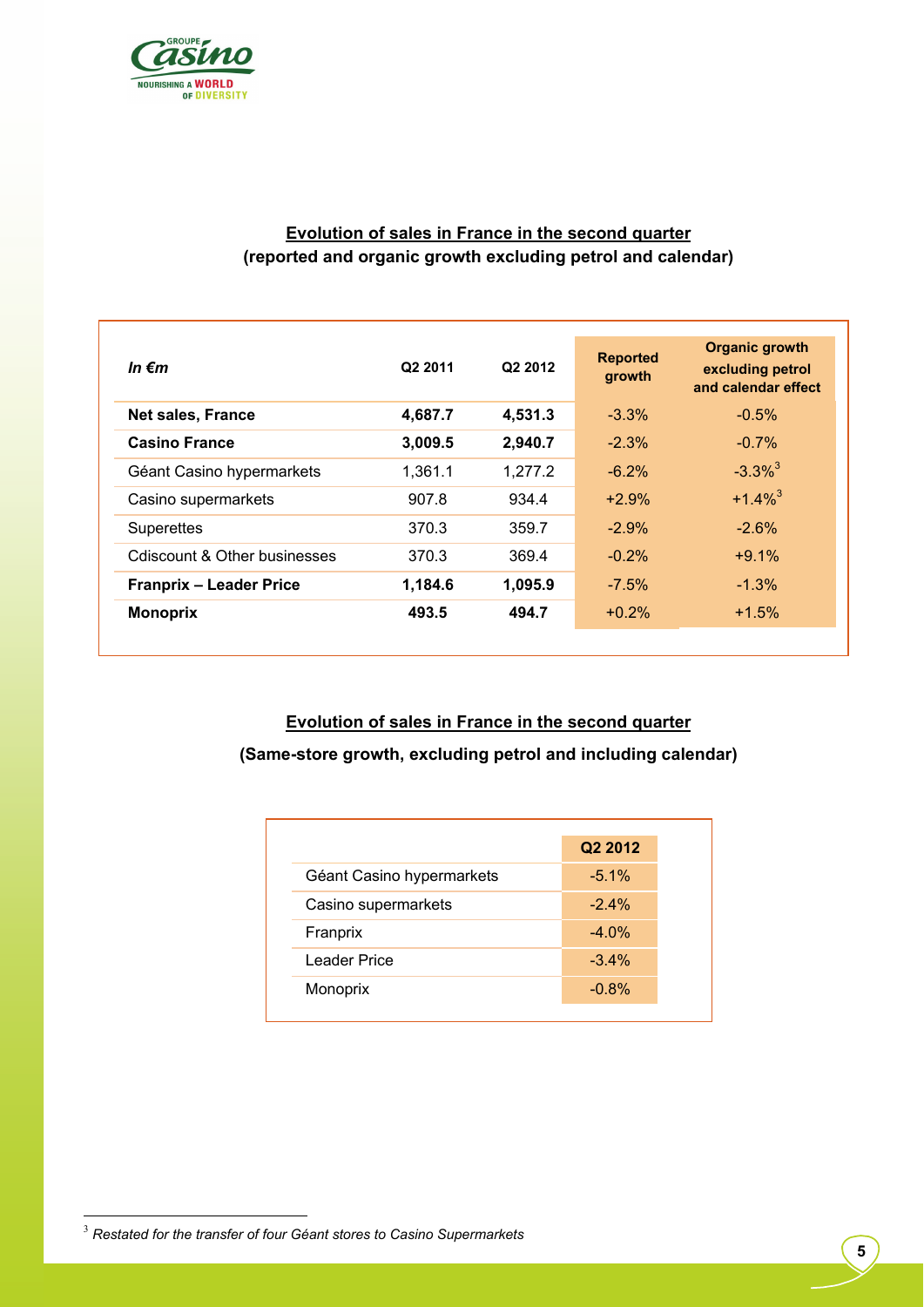

#### **INTERNATIONAL: ROBUST OPERATIONS GROWTH CONTINUED IN Q2**

Sales by **International** subsidiaries rose by +13.1%, due to solid organic growth of +5.5% and a scope effect due to Casino's increased stake in GPA. The calendar effect was a negative -2.3%.

#### **Latin America**

Sales rose by +5.5% on an organic basis and by +4.1% on a same-store basis.

In **Colombia**, total sales rose by +15.5%. Same-store sales were impacted by the anticipation of the "*Aniversario*" promotion in Q1 and the postponement of the "*Mega Prima*" promotion in July versus 2011. Expansion is focused on these convenience and discount formats under the Exito Express and Surtimax brands, which opened 20 stores during the quarter.

In Brazil, total sales rose by +11.4%. GPA maintained robust same-store sales of +5.6%<sup>4</sup>. In food, same-store sales at GPA Food rose by  $+4.7\%$ <sup>4</sup>, driven by the very good performance in Assai cash & carry stores and by the successful conversion of 66 Extra Facil convenience stores under the new "Minimercado Extra" concept, which has resulted in an acceleration in this format's sales growth.

Same-store sales at Viavarejo, which include Ponto Frio, Casas Bahia and e-commerce sales, rose by 6.7%<sup>4</sup>, with a positive impact from tax incentives on purchases of household appliances and furniture.

Expansion continued in the second quarter with the opening of nine stores: three Ponto Frio, three Casas Bahia, one Pão de Açucar, one Hiper Extra and one Minimercado Extra.

#### **Asia**

Asia's organic growth came to +7.5% in the second quarter.

In **Thailand**, organic growth at Big C was very good, despite the consequences of flooding that continues to disrupt logistics and supply chains. Total sales rose sharply, driven by aggressive expansion (one hypermarket, three supermarkets, 25 Mini Big C and 19 Pure stores have been opened so far this year) and same-store growth. Mall sales are very strong.

On 3 May the company successfully undertook a capital increase via a private placement (which was oversubscribed more than four times), which contributes to support its expansion plans.

**Vietnam** once again achieved very robust organic growth in its sales on the quarter (+28.2%) in a context of lower inflation compared to 2011. A new convenience format was launched with the opening of a C Express.

 $\overline{a}$ 

*<sup>4</sup> Figures reported by the companies*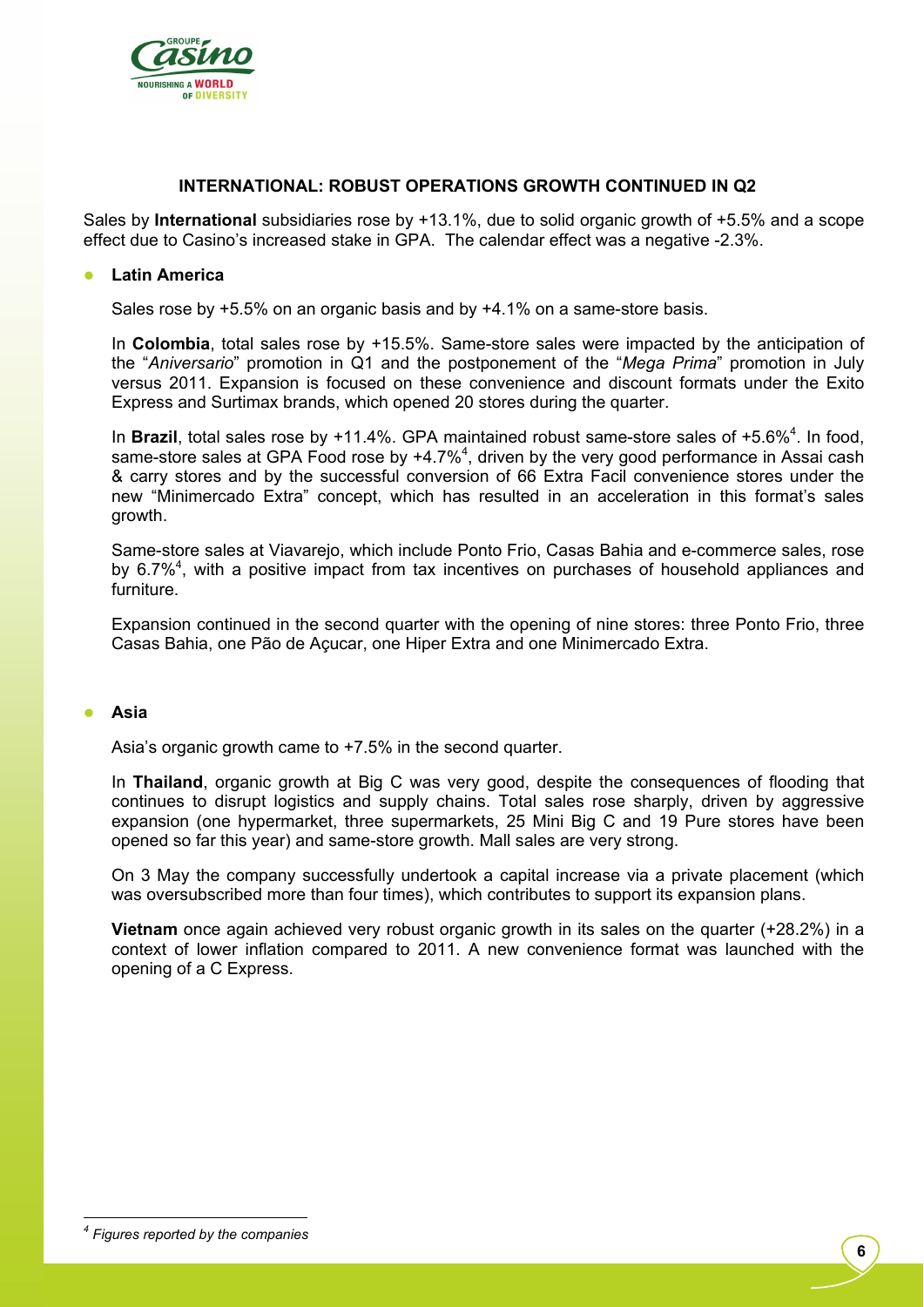

# **International sales growth in Q2 2012**

| $+13.1%$ | $+5.5%$ | $+4.1%$ |
|----------|---------|---------|
| $+17.2%$ | $+7.5%$ | $+2.3%$ |
|          |         |         |

# **International sales growth in H1 2012**

|               | <b>Reported</b><br>growth | Organic<br>growth | Same-store growth |
|---------------|---------------------------|-------------------|-------------------|
| Latin America | $+20.7%$                  | $+9.4%$           | $+7.9%$           |
| Asia          | $+14.7%$                  | $+8.6%$           | $+3.3%$           |
|               |                           |                   |                   |
|               |                           |                   |                   |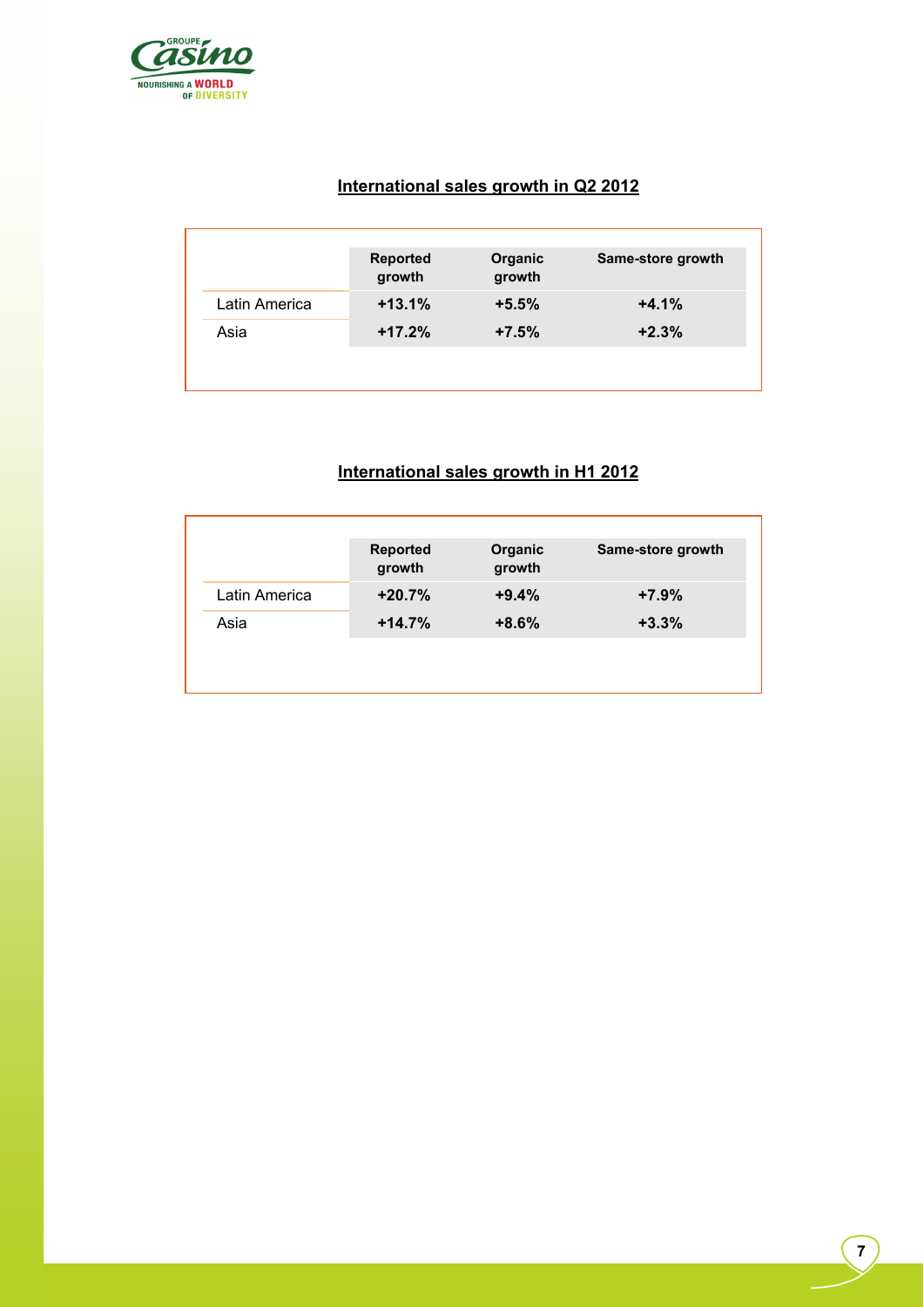

### **H1 2012 RESULTS: CONSOLIDATED TRADING PROFIT UP 11.6%**

The Group achieved robust 7.5% **sales** growth in the first half. In organic terms, excluding the calendar effect, sales rose by 4%, driven by strong same-store growth and international expansion. Fast-growth markets accounted for 46% of Group consolidated sales in the first half. When including the full consolidation of GPA, fast-growth markets accounted for 59%<sup>5</sup>.

Group **trading profit** rose by +11.6% to €638 million, driven by steep growth in Latin America and Asia. Operating margins were strong at Monoprix, FPLP, and operations in Asia and Latin America.

The Group's fast-growth markets already account for 60% of consolidated trading profit in the first half. When including the full consolidation of GPA as of 1 January 2012, fast-growth markets account for  $72\%$ <sup>5</sup>.

**Trading profit in France** came to €251 million, which fell by -7.3% compared to the first half of 2011, driven mainly by declining non-food sales at Géant and the payment of the profit sharing bonus. Trading profit at Franprix-Leader Price rose by +15.4%, thanks to action plans at the various chains. Trading profit rose by 12.8% at Monoprix.

**International trading profit** surged by +28.7%, to €387 million. Organic growth was robust in Brazil, Colombia and Thailand. Excluding the scope effect (linked to the Casino's increased stake in GPA), international trading profit rose by +17.4%.

Other operating income and expenses  $(\epsilon 104 \text{ million})$  include mainly provisions and charges for restructuring, litigation and transaction fees incurred by ongoing operations.

The evolution of the cost of debt remained under control at €222 million (vs. €214 million in H1 2011).

Net profit group share came to  $\epsilon$ 124 million. When restated for exceptional items, underlying net profit<sup>6</sup> group share amounted to €178 million, which was stable compared to first half of 2011.

For the first half of 2012 the Group's **net financial debt** (exluding Mercialys) came to €6,043 million, or €740 million lower than one year earlier. The Group continued to implement its €1.5 billion asset disposal and capital increase plan, hence reinforcing its financial structure. More than half of the plan had already been carried out by the end of the first half, thanks to disposal of Mercialys securities and its exceptional distribution (€670 million) and to Big C's private placement in Thailand (€102 million).

The **liquidity situation is solid**, with €1.4 billion in cash and €2.5 billion in undrawn confirmed credit lines, while the Group's bond debt maturity has been extended to 4.6 years (vs. 4.4 at the end of 2011 and 3.1 at the end of 2010).

**8** 

 $\overline{a}$ *<sup>5</sup> H1 2012 pro forma with GPA and Mercialys fully consolidated and Monoprix proportionately consolidate (The impact of the full integration of GPA from 1 January 2012 on the Group's interim consolidated accounts is described in Note 17 to the interim consolidated financial* 

statements)<br><sup>6</sup> Underlying net profit is equal to net profit on continuing operations, adjusted for other operating income and expenses and the effects of non*recurring financial income and non-recurring tax income and expenses (see appendices)*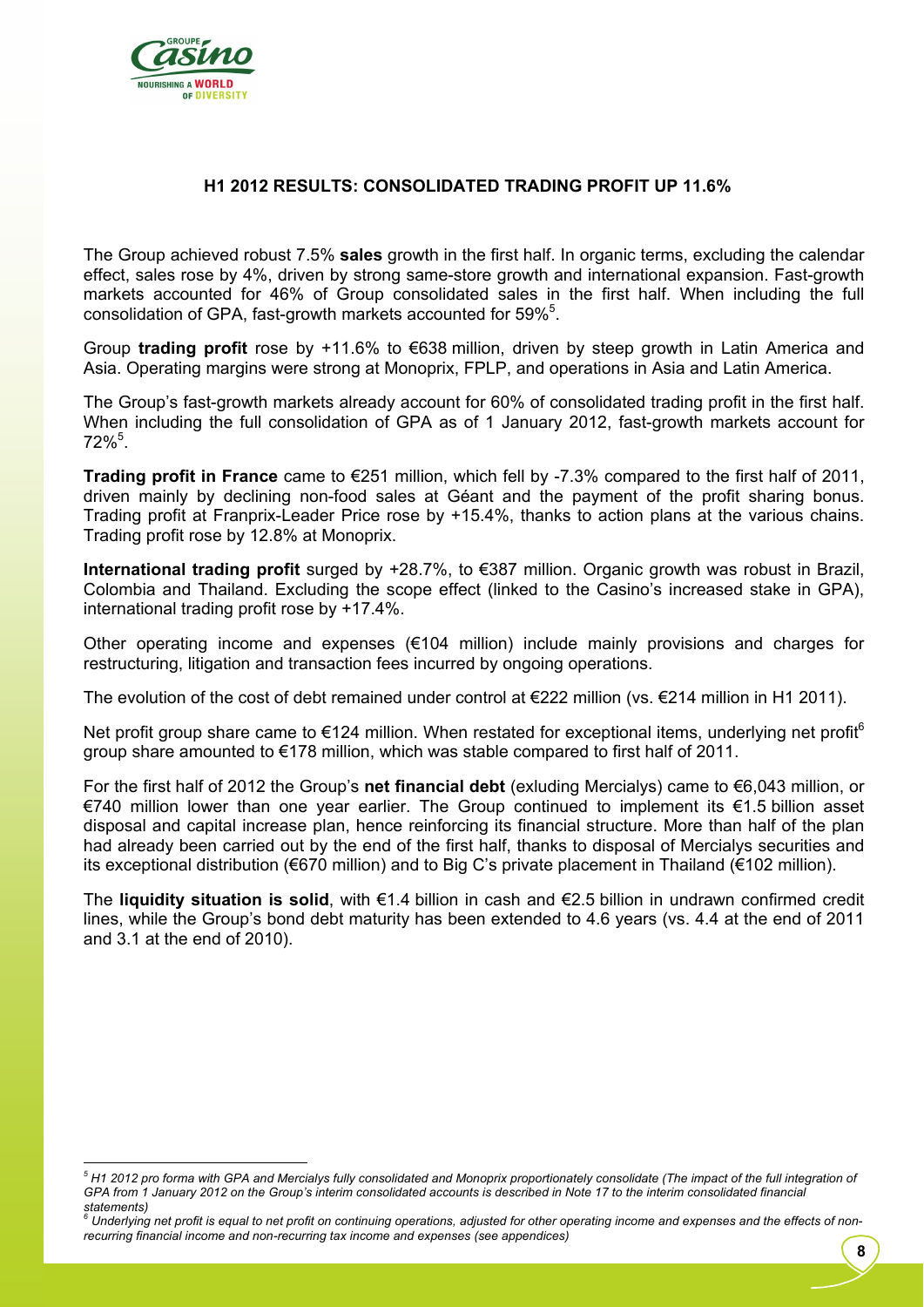

### **H1 2012 RESULTS**

| Continuing operations (in €m)                                   | H1 2011 | H1 2012 | % chg.   | % organic<br>chg. $(1)$ |
|-----------------------------------------------------------------|---------|---------|----------|-------------------------|
| <b>SALES</b>                                                    | 16,144  | 17,348  | $+7.5%$  | $+4.1%$                 |
| - of which France                                               | 9,102   | 9,026   | $-0.8%$  | $+0.3%$                 |
| - of which International                                        | 7.041   | 8,322   | $+18.2%$ | $+8.6%$                 |
| EBITDA <sup>(2)</sup>                                           | 929     | 1,004   | $+8.1%$  | $+3.9%$                 |
| - of which France                                               | 479     | 438     | $-8.6%$  | $-6.8%$                 |
| - of which International                                        | 450     | 566     | $+25.8%$ | $+15.1%$                |
| <b>Trading profit</b>                                           | 571     | 638     | $+11.6%$ | $+5.3%$                 |
| - of which France                                               | 271     | 251     | $-7.3%$  | $-8.6%$                 |
| - of which International                                        | 301     | 387     | +28.7%   | $+17.4%$                |
| Other operating income and expense,<br>net                      | (125)   | (104)   | $+17%$   |                         |
| Operating profit                                                | 446     | 534     | $+19.7%$ |                         |
| Finance costs, net                                              | (214)   | (222)   | $-3.6%$  |                         |
| Other financial income and expense, net                         | (9)     | 21      |          |                         |
| Income tax expense                                              | (52)    | (95)    |          |                         |
| Share of profits of associates                                  | (4)     | (15)    |          |                         |
| Profit (loss) from Continuing operations,<br><b>Group share</b> | 134     | 125     | $-6.6%$  |                         |
| Profit (loss) from discontinued<br>operations, Group share      | (1)     | (1)     |          |                         |
| Net profit, Group share                                         | 133     | 124     | $-6.5%$  |                         |
| <b>UNDERLYING PROFIT,</b><br><b>GROUP SHARE(3)</b>              | 178     | 178     | $+0.2%$  |                         |

*(1) Based on a comparable scope of consolidation and constant exchange rates, excluding the impact of real-estate disposals* 

*(2) EBITDA: Earnings before interest, taxes, depreciation and amortisation.* 

*(3) See details in the appendix.*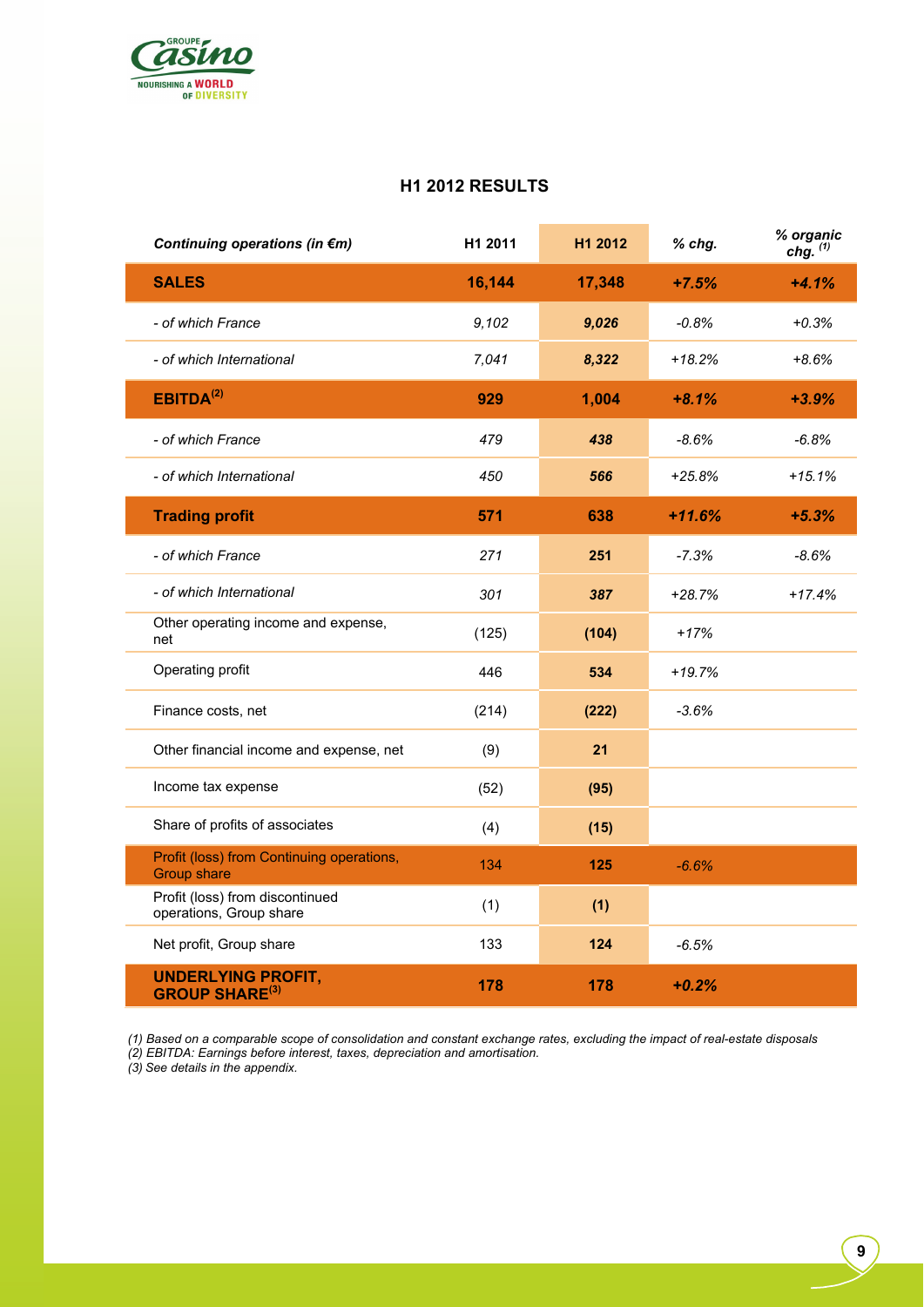

# **Trading profit by format**

# **FRANCE**

| Trading profit (in $\epsilon$ m) | H <sub>1</sub> 2011 | Margin  | H <sub>1</sub> 2012 | <b>Margin</b> | Chg. (organic) |
|----------------------------------|---------------------|---------|---------------------|---------------|----------------|
| Casino France                    | 156                 | 2.7%    | 119                 | 2.0%          | -77bp          |
| Franprix-Leader Price            | 58                  | 2.6%    | 67                  | 3.1%          | +71bp          |
| Monoprix                         | 57                  | 5.8%    | 64                  | 6.4%          | $+55bp$        |
| <b>FRANCE</b>                    | 271                 | $3.0\%$ | 251                 | 2.8%          | $-26bp$        |

# **INTERNATIONAL**

| Trading profit (in $\epsilon$ m) | H1 2011 | Margin | H <sub>1</sub> 2012 | <b>Margin</b> | Chg. (organic) |
|----------------------------------|---------|--------|---------------------|---------------|----------------|
| Latin America                    | 197     | 3.8%   | 265                 | 4.2%          | +39bp          |
| Asia                             | 96      | 6.7%   | 117                 | 7.1%          | +45bp          |
| Other businesses                 | 8       | n/a    | 5                   | n/a           | n/a            |
| <b>INTERNATIONAL</b>             | 301     | 4.3%   | 387                 | 4.6%          | $+35bp$        |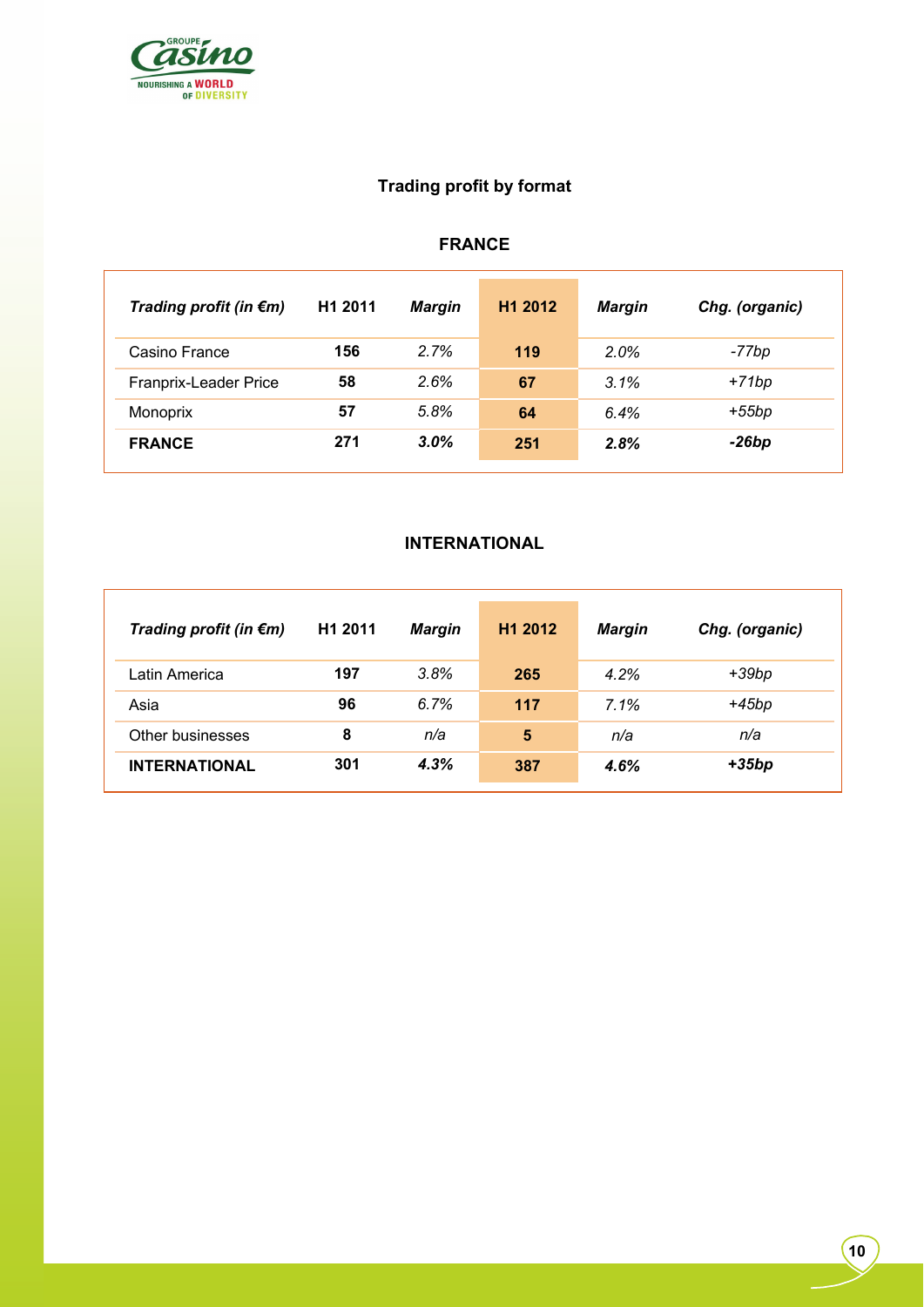

### **H2 2012 PERSPECTIVES**

Through the control of **GPA** and the signing of a letter of intent on **Monoprix**, the Casino Group will cross a strategic historical threshold in the second half. Its profile is now mostly exposed to fast-growth markets and to buoyant formats.

In **France**, in a very competitive backdrop, the Group will intensify its action plans during H2 2012. It will accelerate its leadership in non-food e-commerce through Cdiscount as well as the roll-out of the multi-channel. Expansion will continue in convenience formats, with ambitious objectives in all formats. Casino will seek to control its costs and reinforce its operating excellence. Action plans in hypermarkets are reinforced in food through ongoing promotions and in non-food by the proactive and accelerated reduction in surface areas and greater attractiveness of sites.

**Internationally**, where the Group operates on four, high-potential growth markets with a total population of more than 400 million, Casino will support the consolidation of its major subsidiaries' leadership.

- In **Brazil**, **GPA** is pursuing its rewarding strategy in a country with favourable prospects. The Group, a long-standing strategic partner of its subsidiary, will continue to support its development plan, which has proved successful. Casino has, meanwhile, reaffirmed its confidence in the company's management team.
- In **Colombia**, **Exito** continues to grow and to consolidate its leadership through 100 annual store openings focused on these high-potential convenience and discount formats. The company continues to develop its businesses complementary to retail which aim at strengthening its margin and continues to integrate the Disco and Devoto banners in Uruguay.
- **Big C** in **Thailand** will continue to roll-out its fast-growth and profitable strategy that has proved successful. The sustained commercial momentum will be reinforced by expansion on small formats and through the dual model combining hypermarkets and shopping malls. Big C's financial flexibility and development potential have been underpinned by the refinancing of its debt on attractive terms and by its successful capital increase via a private placement, which will help make it a major player in the region.
- In **Vietnam, Big C** continues to expand on the basis of the dual model, with the opening of four hypermarkets will shopping malls and the new C Express convenience format undergoing testing.

As from the date of effective change in control, the Group's stake in Mercialys will be accounted for under the equity method.

The Group reiterates its objectives for 2012:

- $\checkmark$  Group sales growth above 10%
- $\checkmark$  Stability in the Group's food market share in France
- $\checkmark$  Growth in the trading profit of FPLP
- Maintain a Net Financial Debt/EBITDA ratio below 2.2x
- Assets disposals and capital increases plan totalling  $\epsilon$ 1.5 billion in 2012.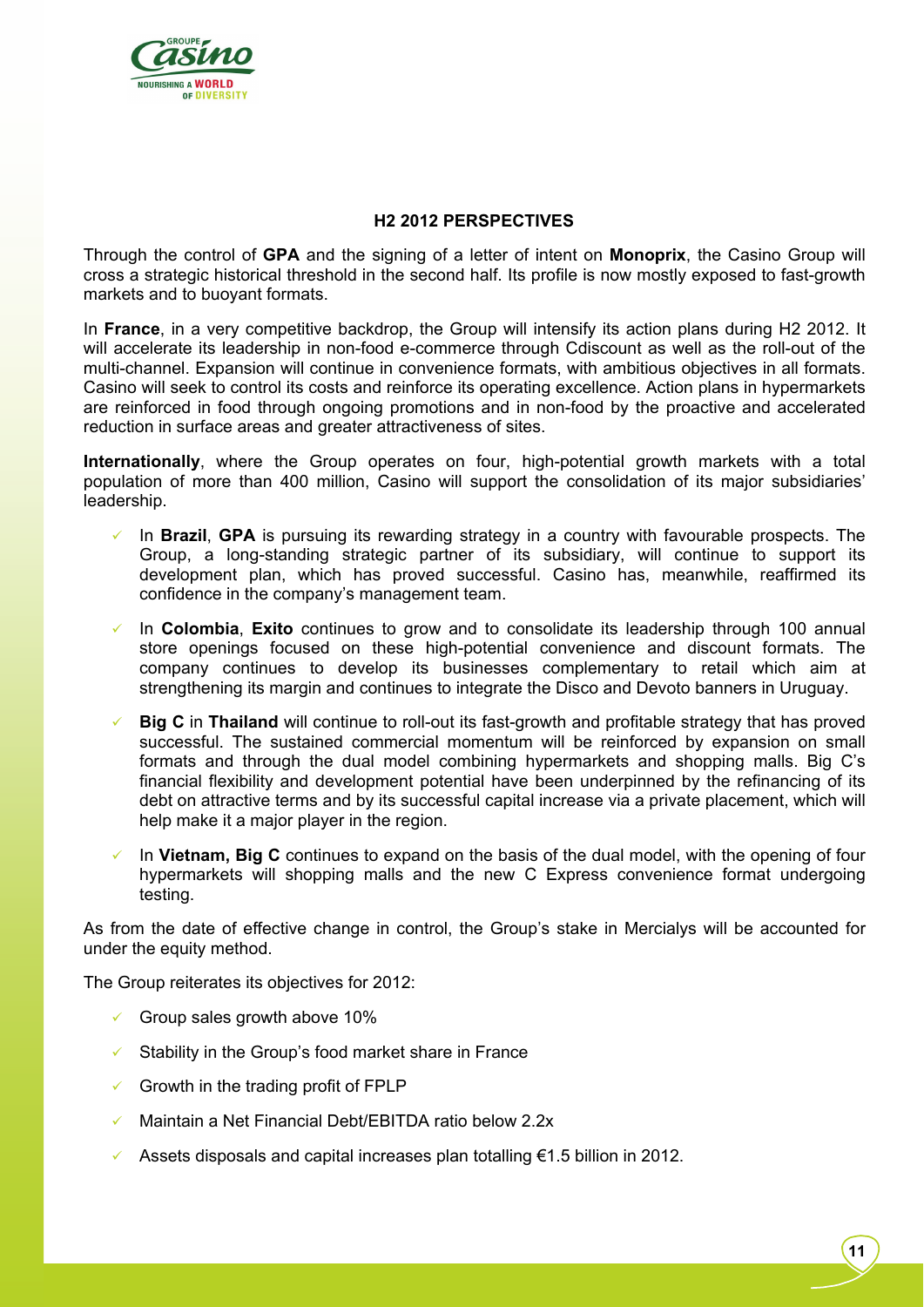

**Agenda of coming releases:** 

**Monday 15 October 2012:** Q3 sales

# **ANALYST AND INVESTOR CONTACTS Régine GAGGIOLI** – Tel.:+33 (0)1 53 65 64 17 rgaggioli@groupe-casino.fr **or**  +33 (0)1 53 65 64 18 IR\_Casino@groupe-casino.fr **PRESS CONTACTS Thierry ORSONI** – Tel.: +33 (0)1 53 65 24 78 torsoni@groupe-casino.fr **or Frédéric CROCCEL** – Tel.: +33 (0)1 53 65 24 39 fcroccel@groupe-casino.fr **Image 7**

**Leslie JUNG** – Tel.: +44 7818 641 803 ljung@image7.fr

#### *Disclaimer*

*This press release has been prepared for informational purposes only and should not be construed as a solicitation or an offer to buy or sell securities or related financial instruments. Similarly, it does not and should not be treated as giving investment advice. It has no connection with the investment objectives, financial situation or needs of any receiver. No representation or warranty, express or implied, is provided in relation to the accuracy, completeness or reliability of the information contained in this document. It should not be regarded by recipients as a substitute for the exercise of their own judgments. All opinions expressed herein are subject to change without notice.*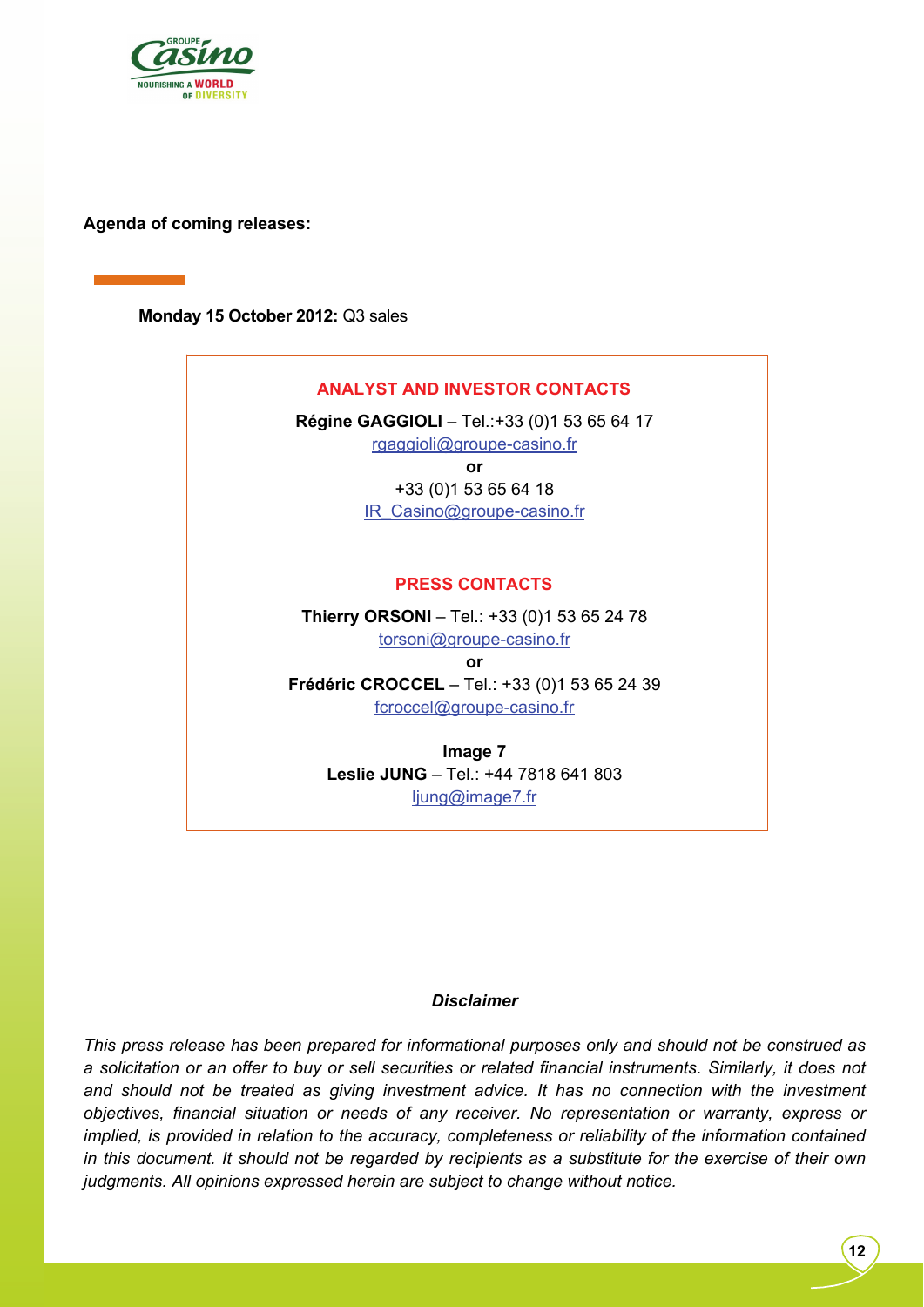

### **APPENDICES**

#### **Main changes in the consolidation scope**

- Full consolidation of PRO and SARJEL within the Franprix-Leader Price group, effective 1 February 2011
- Full consolidation of SODEME within the Franprix-Leader Price group, effective 15 April 2011
- Full consolidation of DSO within the Franprix-Leader Price group, from 1 February to 31 August 2011
- Full consolidation of BARAT within the Franprix-Leader Price group, effective 8 March 2012
- GPA stake raised to 40.3% as at 30 June 2012 from 37.1% as at 30 June 2011.
- During H1 2012, Mercialys was fully consolidated. In accordance with IFRS 5, Mercialys' assets and liabilities have now been reclassified on the consolidated balance sheet under "Assets held for sale" and "Liabilities associated with assets held for sale".

#### **Exchange rates**

| Average exchange rates     | Q1 2011 | Q1 2012 | $%$ chg. | H <sub>1</sub> 2011 | H <sub>1</sub> 2012 | $%$ chg. |
|----------------------------|---------|---------|----------|---------------------|---------------------|----------|
| Argentine (ARS/EUR)        | 0.182   | 0.176   | $-3.6%$  | 0.176               | 0.176               | $-0.3%$  |
| Uruguay (UYP/EUR)          | 0.037   | 0.039   | $+4.8%$  | 0.037               | 0.039               | $+4.0%$  |
| Thailand (THB/EUR)         | 0.024   | 0.025   | $+2.8%$  | 0.023               | 0.025               | $+5.7%$  |
| Vietnam (VND/EUR) (x1000)  | 0.037   | 0.037   | $-0.1%$  | 0.035               | 0.037               | $+5.5%$  |
| Colombia (COP/EUR) (x1000) | 0.390   | 0.424   | $+8.7%$  | 0.388               | 0.430               | $+10.8%$ |
| Brazil (BRL/EUR)           | 0.439   | 0.432   | $-1.6\%$ | 0.437               | 0.414               | $-5.3%$  |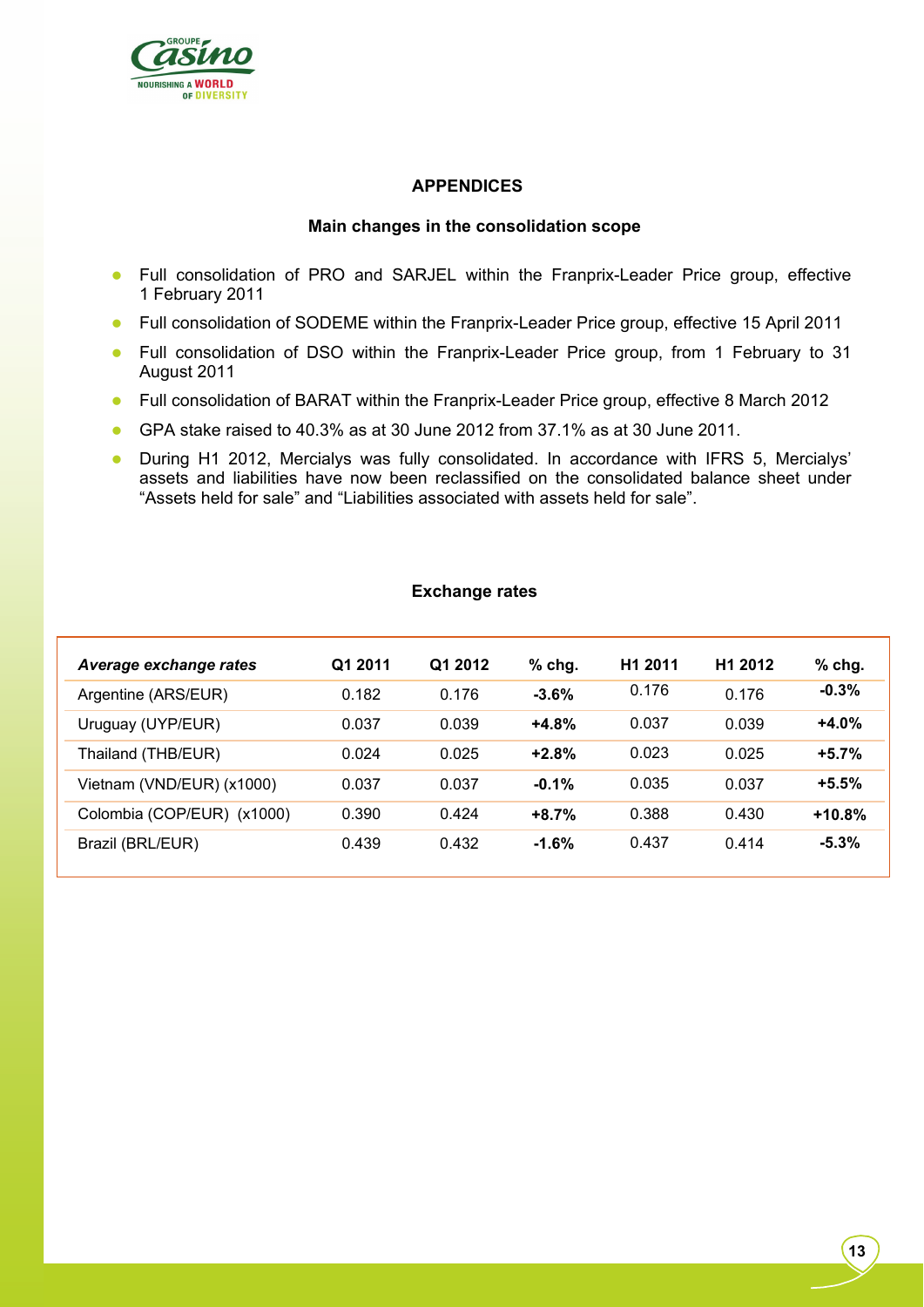

#### **Reconciliation of reported profit to underlying profit**

Underlying profit corresponds to net profit from continuing operations adjusted for the impact of other operating income and expense (as defined in the "Significant Accounting Policies" section of the notes to the consolidated financial statements), non-recurring financial items and non-recurring income tax expense/benefits.

Non-recurring financial items include fair value adjustments to certain financial instruments at fair value through profit or loss whose market value may be highly volatile. For example, fair value adjustments to financial instruments that do not qualify for hedge accounting and embedded derivatives indexed to the Casino share price are excluded from underlying profit.

Non-recurring income tax expense/benefits correspond to tax effects related directly to the above adjustments and to direct non-recurring tax effects. In other words, the tax on underlying profit before tax is calculated at the standard average tax rate paid by the Group. Underlying profit is a measure of the Group's recurring profitability.

| in $\epsilon$ m                                           | H1 2011 | <b>Adjustments</b> | H1 2011<br>(underlying) | H1<br>2012 | <b>Adjustments</b> | H <sub>1</sub> 2012<br>(underlying) |
|-----------------------------------------------------------|---------|--------------------|-------------------------|------------|--------------------|-------------------------------------|
| <b>TRADING PROFIT</b>                                     | 571     | $\bf{0}$           | 571                     | 638        | $\bf{0}$           | 638                                 |
| Other operating income and expense, net                   | (125)   | 125                | $\mathbf{0}$            | (104)      | 104                | $\mathbf 0$                         |
| <b>OPERATING PROFIT</b>                                   | 446     | 125                | 571                     | 551        | 104                | 638                                 |
| Finance costs, net                                        | (214)   | 0                  | (214)                   | (222)      | 0                  | (222)                               |
| Other financial income and expense,<br>net <sup>(1)</sup> | (9)     | 11                 | $\overline{2}$          | 21         | (24)               | (3)                                 |
| Income tax expense $(2)$                                  | (52)    | (50)               | (102)                   | (95)       | (31)               | (126)                               |
| Share of profit of associates                             | (4)     | 0                  | (4)                     | (15)       | 0                  | (15)                                |
| <b>PROFIT (LOSS) ON CONTINUING</b><br><b>OPERATIONS</b>   | 166     | 86                 | 252                     | 223        | 49                 | 271                                 |
| of which minority interests <sup>(3)</sup>                | 32      | 42                 | 74                      | 98         | (5)                | 93                                  |
| OF WHICH GROUP SHARE                                      | 134     | 44                 | 178                     | 125        | 53                 | 178                                 |

(1) The following are deducted from Other financial income and expenses: the impact of monetary discounting of tax liabilities in Brazil (-€10m in 2011 and -€7m in 2012), translation losses on Venezuelan state receivables in USD (-€30m in 2011 and €0m in 2012), as well as fair value changes of the Total Return Swap on Exito, GPA and Big C shares (+€29m in 2011 and +€32m in 2012).

(2) The following are deducted from tax charges: tax items corresponding to the items deducted above, as well as non-recurring income and charges.

(3) The following are deducted from minority interests: the amounts related to the items subtracted above.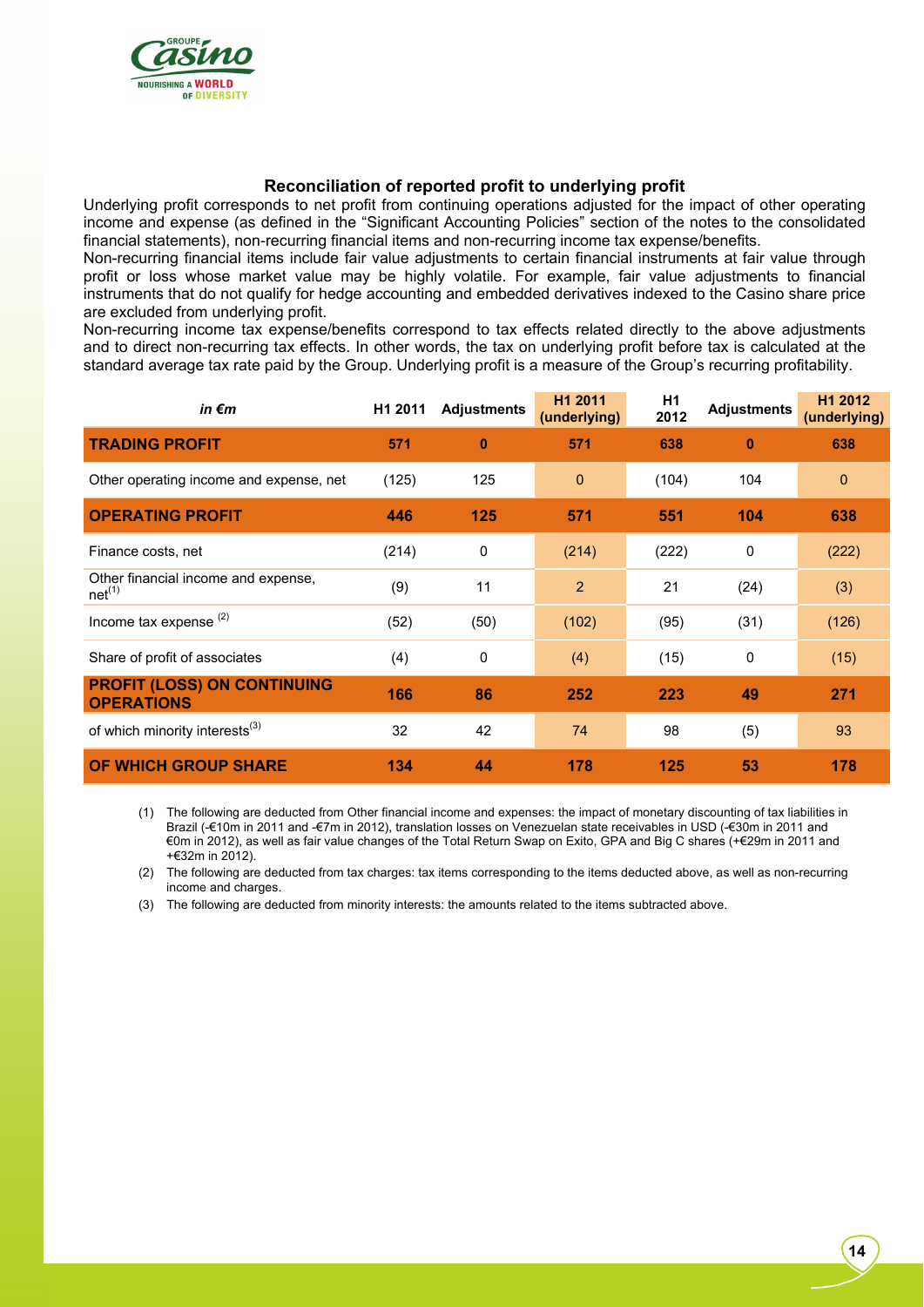

### **Q2 AND H1 SALES**

|                                                   |            | Q2         |          | % chg.                              | H <sub>1</sub> |            | % chg.   |                                     |
|---------------------------------------------------|------------|------------|----------|-------------------------------------|----------------|------------|----------|-------------------------------------|
|                                                   | 2011<br>€m | 2012<br>€m | Reported | At<br>constant<br>exchange<br>rates | 2011<br>€m     | 2012<br>€m | Reported | At<br>constant<br>exchange<br>rates |
| <b>FRANCE</b>                                     | 4,687.7    | 4,531.3    | $-3.3%$  | $-3.3%$                             | 9,102.2        | 9,026.4    | $-0.8%$  | $-0.8%$                             |
| Of which:                                         |            |            |          |                                     |                |            |          |                                     |
| <b>Casino France</b>                              | 3,009.5    | 2,940.7    | $-2.3%$  | $-2.3%$                             | 5,866.6        | 5,862.0    | $-0.1%$  | $-0.1%$                             |
| Géant<br>Casino<br>hypermarkets                   | 1,361.1    | 1,277.2    | $-6.2%$  | $-6.2%$                             | 2,637.4        | 2,548.3    | $-3.4%$  | $-3.4%$                             |
| Casino supermarkets                               | 907.8      | 934.4      | $+2.9%$  | $+2.9%$                             | 1,742.6        | 1,799.5    | $+3.3%$  | $+3.3%$                             |
| Superettes                                        | 370.3      | 359.7      | $-2.9%$  | $-2.9%$                             | 715.1          | 713.3      | $-0.3%$  | $-0.3%$                             |
| Cdiscount & Other<br>businesses                   | 370.3      | 369.4      | $-0.2%$  | $+9.1%$                             | 771.4          | 801        | $+3.8%$  | $+3.8%$                             |
| <b>Franprix - Leader Price</b>                    | 1,184.6    | 1,095.9    | $-7.5%$  | $-7.5%$                             | 2,258.9        | 2,158.0    | $-4.5%$  | $-4.5%$                             |
| <b>Monoprix</b>                                   | 493.5      | 494.7      | $+0.2%$  | $+0.2%$                             | 976.7          | 1,006.4    | $+3.0%$  | $+3.0%$                             |
| <b>INTERNATIONAL</b>                              | 3,606.2    | 4,077.4    | $+13.1%$ | $+13.3%$                            | 7,041.5        | 8,321.5    | $+18.2%$ | $+17.5%$                            |
| Of which:                                         |            |            |          |                                     |                |            |          |                                     |
| <b>Latin America</b>                              | 2,680.2    | 3,031.4    | $+13.1%$ | $+16.0%$                            | 5,185.6        | 6,256.5    | $+20.7%$ | $+21.4%$                            |
| Asia                                              | 711.1      | 833.4      | $+17.2%$ | $+7.5%$                             | 1,430.9        | 1,641.4    | $+14.7%$ | $+8.6%$                             |
| <b>Other businesses</b>                           | 214.8      | 212.5      | $-1.1%$  | $-1.5%$                             | 425.1          | 423.7      | $-0.3%$  | $-0.7%$                             |
| <b>SALES FROM CONTINUING</b><br><b>OPERATIONS</b> | 8,293.8    | 8,608.6    | $+3.8%$  | $+3.9%$                             | 16,143.7       | 17,347.9   | $+7.5%$  | $+7.1%$                             |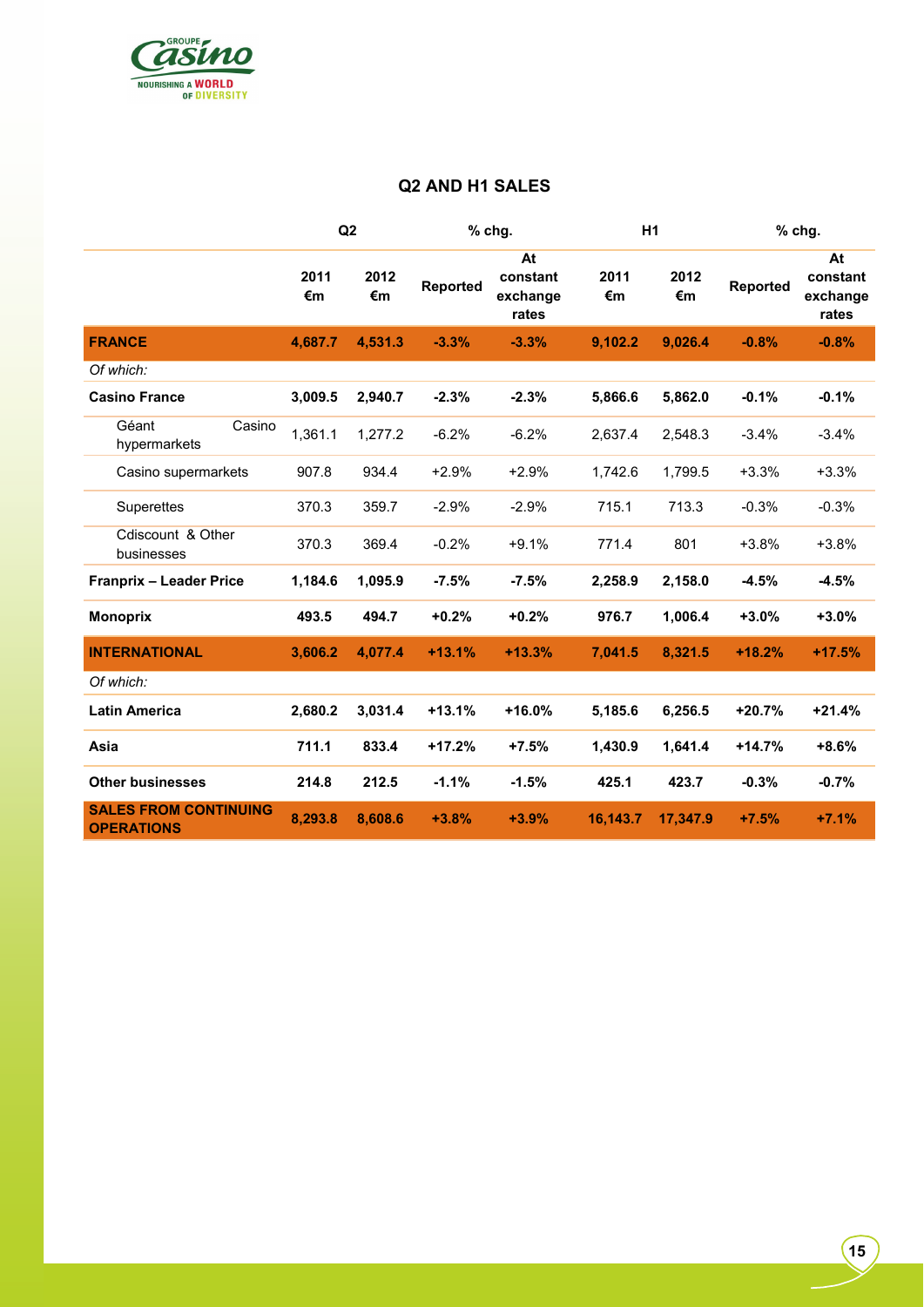

#### **STORE NUMBERS AT YEAR-END: FRANCE**

| <b>FRANCE</b>                                                                 | 31 Dec. 2011 | 31 March 2012 | 30 June 2012 |
|-------------------------------------------------------------------------------|--------------|---------------|--------------|
| Géant Casino hypermarkets                                                     | 127          | 126           | 123          |
| Of which French affiliates                                                    | 8            | 8             | 8            |
| International affiliates                                                      | 5            | 5             | 5            |
| + service stations                                                            | 101          | 100           | 97           |
| <b>Casino supermarkets</b>                                                    | 422          | 425           | 434          |
| Of which French Franchisees/Affiliates                                        | 51           | 51            | 54           |
| International Franchisee/Affiliates                                           | 32           | 35            | 35           |
| + service stations                                                            | 170          | 169           | 172          |
| <b>Franprix supermarkets</b>                                                  | 897          | 892           | 897          |
| Of which Franchisee outlets                                                   | 379          | 377           | 384          |
| <b>Monoprix supermarkets</b>                                                  | 514          | 518           | 523          |
| Of which Naturalia<br>Of which Franchisee outlets/Affiliates                  | 55<br>130    | 58<br>131     | 60<br>131    |
|                                                                               |              |               |              |
| <b>Leader Price discounts</b>                                                 | 608          | 595           | 599          |
| Of which Franchisee outlets                                                   | 271          | 245           | 256          |
| Total supermarkets + discounts                                                | 2,441        | 2,430         | 2,453        |
| Of which Franchisee outlets/Stores operated under business leases             | 863          | 839           | 860          |
| <b>Petit Casino superettes</b>                                                | 1,758        | 1,745         | 1,707        |
| Of which Franchisee outlets                                                   | 29           | 28            | 26           |
| <b>Casino Shopping superettes</b>                                             | 6            | 7             | 10           |
| <b>Casino Shop superettes</b>                                                 | 16           | 19            | 27           |
| <b>Eco Services superettes</b>                                                | 1            | 1             | $\mathbf{1}$ |
| <b>Coop Alsace superettes</b><br>Of which Franchisee outlets                  |              |               | 31<br>31     |
| <b>Spar superettes</b>                                                        | 956          | 955           | 972          |
| Of which Franchisee outlets                                                   | 755          | 743           | 748          |
| <b>Vival superettes</b>                                                       | 1,752        | 1,699         | 1,708        |
| Of which Franchisee outlets                                                   | 1,750        | 1,697         | 1,706        |
| Casitalia and C'Asia superettes                                               | 1            | 1             | 1            |
| <b>Other franchise stores</b>                                                 | 1,134        | 1,115         | 1,109        |
| Corner, Relay, Shell, Elf, Carmag, etc.                                       | 1,134        | 1,115         | 1,109        |
| <b>Wholesale activity</b>                                                     | 937          | 935           | 935          |
| <b>TOTAL Convenience stores</b>                                               | 6,561        | 6,477         | 6,501        |
| Of which Franchisee outlets/Stores operated under business leases/wholesaling | 4,606        | 4,519         | 4,556        |
| <b>Other Affiliate stores</b>                                                 | 26           | 28            | 28           |
| Of which French Affiliates                                                    | 18           | 20            | 19           |
| <b>International Affiliates</b>                                               | 8            | 8             | 9            |
| <b>DIV Other businesses</b>                                                   | 295          | 297           | 304          |
| Cafeterias                                                                    | 293          | 295           | 302          |
| Cdiscount                                                                     | 2            | 2             | 2            |
| <b>TOTAL France</b>                                                           | 9,450        | 9,358         | 9,409        |
| Hypermarkets (hypermarkets)                                                   | 127          | 126           | 123          |
| Supermarkets (SM)                                                             | 1,833        | 1,835         | 1,854        |
| Discount (DIS)                                                                | 608          | 595           | 599          |
| Superettes + other stores                                                     | 6,587        | 6,505         | 6,529        |
| Other (DIV)                                                                   | 295          | 297           | 304          |